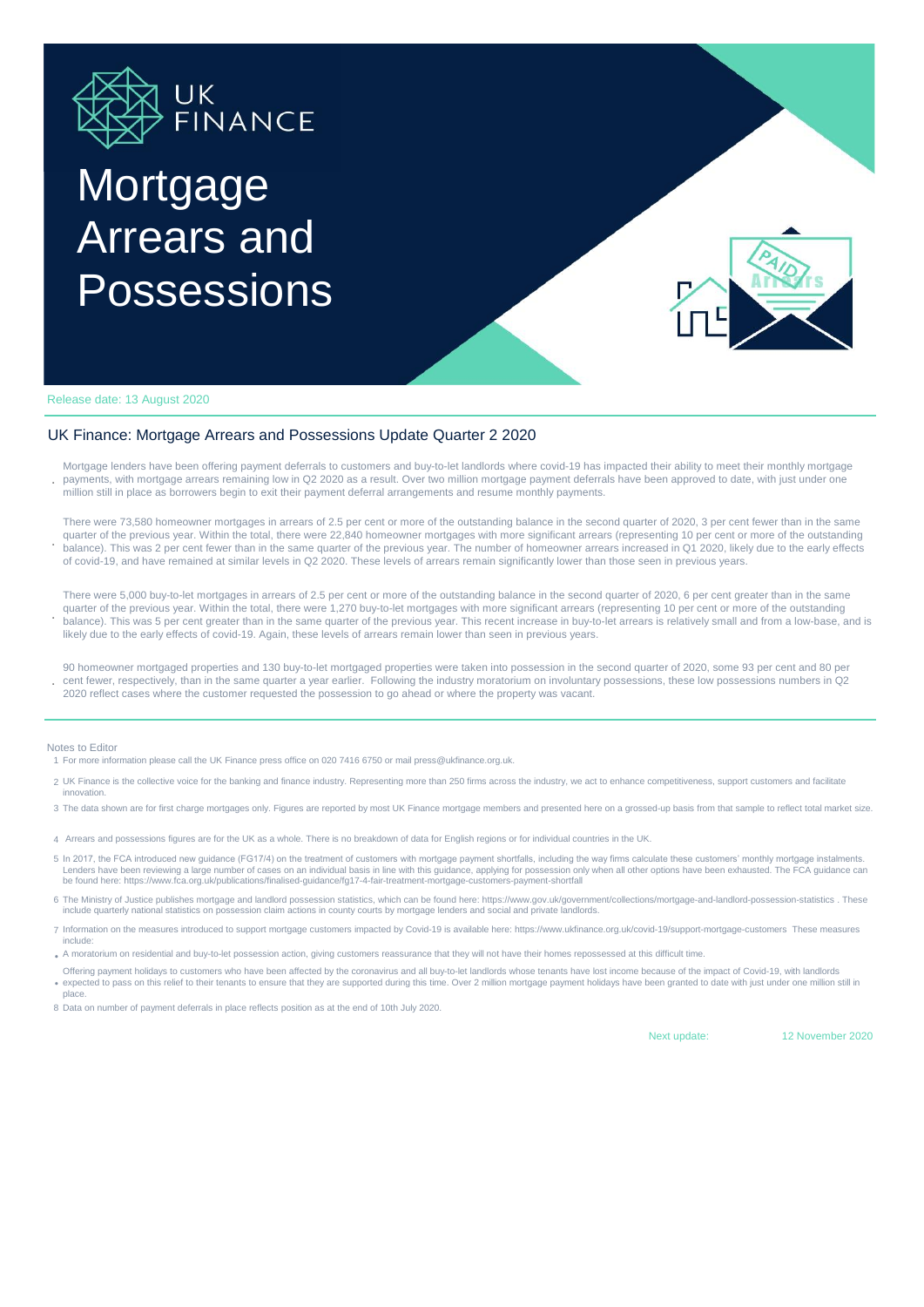## Release date: 13 August 2020



Next update:

12 November 2020